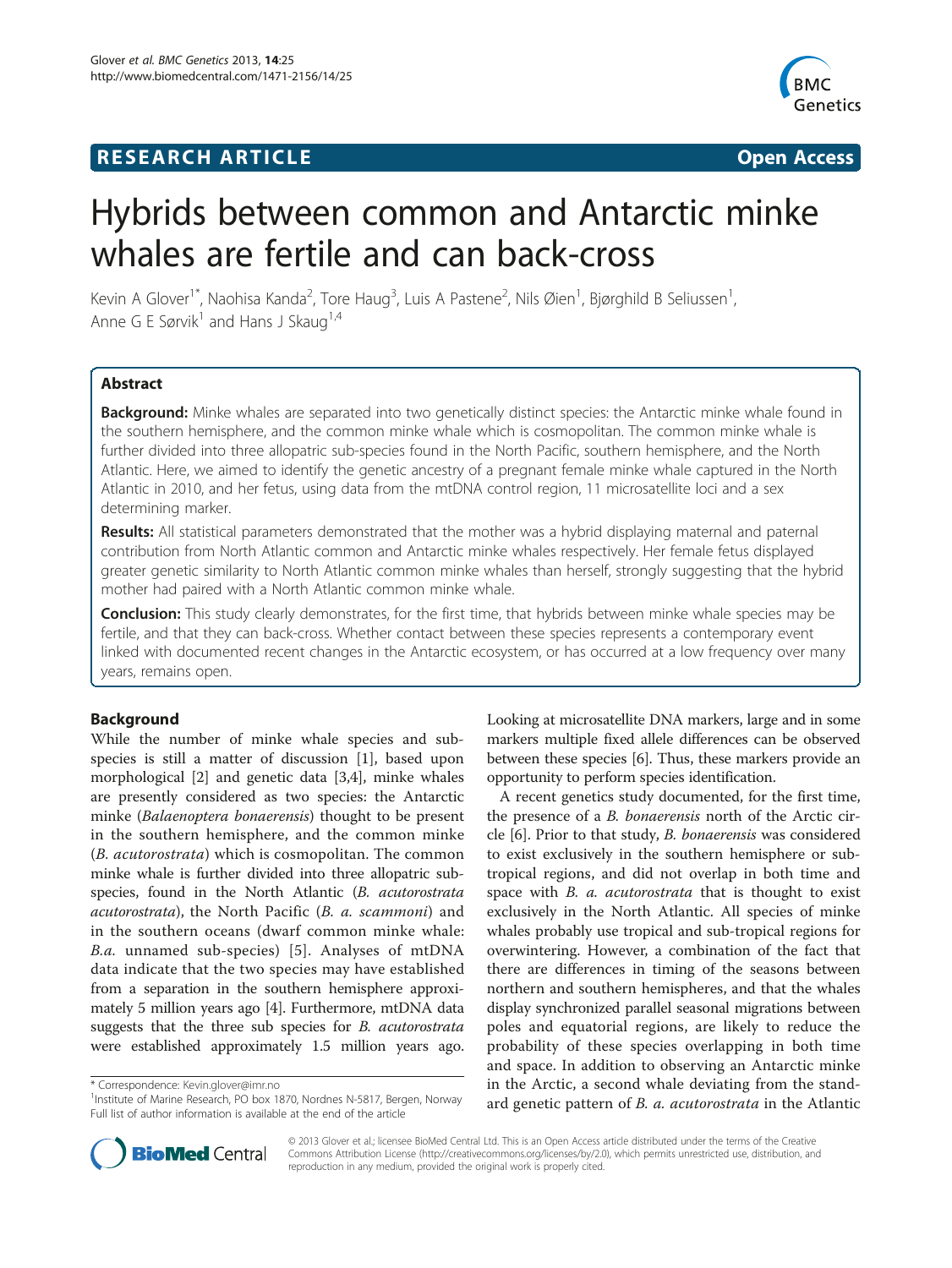has been reported in the northern Atlantic [\[6\]](#page-10-0). This individual is the first documented hybrid between minke whale species, and based upon an analysis of both nuclear DNA (inherited from both parents) and mtDNA (maternally inherited), was demonstrated to consist of maternal contribution from B. bonaerensis and most likely paternal contribution from B. a. acutorostrata. Documented examples of interspecific hybrids in Balaenopteridae whales are very rare, although this has previously been reported between blue (*B. musculus*) and fin (*B. physalus*) whales [[7](#page-10-0)-[9](#page-10-0)].

Norway conducts a commercial harvest of B. a. acutorostrata in the Northeast Atlantic, and each year, approximately 500 whales are captured. In order to enforce domestic regulation and compliance within this harvest, an individual-based DNA register (hereon referred to as the NMDR) has been maintained since 1996 [[10\]](#page-10-0). This register contains individual genetic profiles for almost all B. a. acutorostrata harvested by Norwegian whalers in the period 1996-present. In the harvest year 2010, a female whale, captured north of the Arctic circle, position 79°45′N 9°32′E on 1 July (Figure 1), deviated from the standard genetic profile for B. a. acutorostrata in the Northeast Atlantic. This individual, suspected to be a hybrid based upon preliminary inspection of the genetic data, was pregnant. Here, we present identification of this suspected hybrid, and her fetus, using a mixture of mtDNA and microsatellite genetic markers.

## Methods

#### Genotyping and the data set

The genetic analyses upon which the NMDR is based are currently run at the molecular genetics laboratory at the Institute of Marine Research (IMR) in Bergen, Norway. The analyses consist of sequencing part of the mtDNA control region, in addition to analysis of 10 microsatellite DNA markers and a fragment based sex determining marker. These analyses, including full description of markers, amplifications conditions and reagents [\[10](#page-10-0)], and detailed analysis of genotyping consistency [[11](#page-10-0)] have been described previously.

Samples from the suspected hybrid and her fetus, were subject to analysis with the standard set of genetic markers implemented within the NMDR. However, not all of these genetic markers provide reliable genotypes in the other minke whale species and sub-species [\[6](#page-10-0)]. Thus, genetic data from only eight of the standard markers used in the NMDR were used for the identification analyses in the present study (see results). In addition to these eight markers, an extra set of three microsatellite markers, which provide very strong (species-diagnostic in many instances) genetic differentiation among minke whale species and sub-species [\[6](#page-10-0)] were analysed for these two whales. Thus, the identifications in the present study are based upon 11 microsatellite markers.

In addition to samples from the suspected hybrid and her fetus, 9 dwarf minke whales (B.a. unnamed subspecies – hereon referred to as "dwarfs") were analysed for the 11 microsatellite markers. These samples were not sent to IMR for analysis, but were analysed at the Institute of Cetacean Research (ICR) in Japan. Inter-laboratory calibration for microsatellite markers is notoriously challenging due to the fact that the alleles are scored in a polymer matrix in relation to DNA fragments of known size (i.e., the size-standard), a process influenced by local instrument chemistry. Nevertheless, calibration of the standard set of microsatellite markers implemented in the NMDR has been previously achieved between four separate laboratories that have been involved with genotyping the samples upon which the register is based [\[11\]](#page-10-0), and has for example also been achieved in a European project for Atlantic salmon (Salmo salar L.) data coming from multiple laboratories [[12\]](#page-10-0). In order to calibrate microsatellite analyses between the laboratories at ICR and IMR, samples have been exchanged as part of a previous study

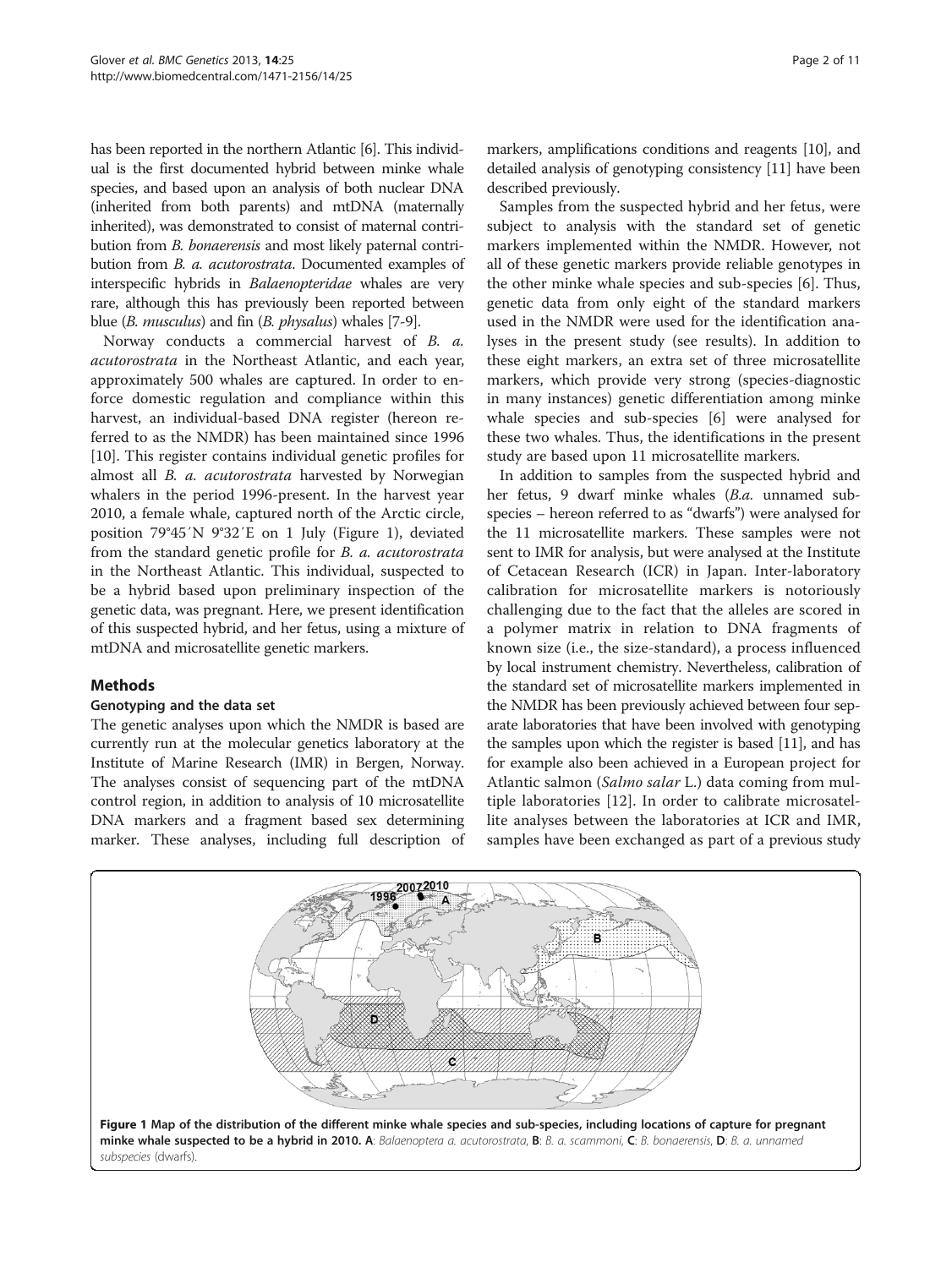[[6](#page-10-0)]. Fifteen of these samples  $(5 \times B.$  bonaerensis,  $5 \times B.$  a. acutorostrata, and  $5 \times B$ . a. scammoni) were genotyped at ICR for the microsatellites implemented in this study. This permitted the calibration of the scoring systems between these two laboratories, and thus permitted transformation of the genotyping score for the 9 dwarfs genotyped at ICR, into the scoring system of IMR (Additional file [1:](#page-9-0) Table S1). Thus, in addition to the suspected hybrid and her fetus, 9 dwarf minke whales were also genotyped specifically for this study. All other samples used here originate from a previous study [\[6](#page-10-0)].

The primary genetic baseline, i.e., the set of reference samples used to compare the suspected hybrid and her fetus' microsatellite DNA profiles to for identification, was obtained from the 9 newly genotyped dwarfs, 91 B. bonaerensis, 91 B. a. acutorostrata, and 95 B. a. scammoni. The dwarfs were not included in the "genetic baseline" for all statistical identification computations. This is due to the fact that some of the statistical identification methods (see below) require reliable estimates of each species' allele frequencies. The inclusion or exclusion of the dwarfs from each of the specific analyses has been indicated in the relevant sections in the results.

In addition to the primary genetic baseline to identify the suspected hybrid and her fetus, the first documented inter-oceanic migrating B. bonaerensis (1996 whale), and first observed hybrid between B. bonaerensis and B. a. acutorostrata (2007 whale) [[6\]](#page-10-0) were included in some of the genetic comparisons. The latter individual was specifically included in these analyses in order to attempt to conclusively resolve paternity for this individual. This is because the dwarfs were not available for the previous study and thus paternity was not conclusively resolved. The results from this re-analysis of the hybrid whale captured in 2007 are addressed in their own results section for clarity.

All of these samples, including those from the Norwegian minke whale DNA register and the Japanese whale research programs under special permit in both the western North Pacific and Antarctic, existed prior to this study.

#### Statistical analyses

MtDNA sequences from the suspected hybrid and her fetus were aligned to sequences of B. bonaerensis and sub-species of *B. acutorostrata* [\[13\]](#page-10-0). The genealogy of the mtDNA haplotypes was estimated using the Neighbor-Joining method [\[14\]](#page-10-0) as implemented in the program PHYLIP. Genetic distances among haplotypes were estimated using the program DNADIST of PHYLIP, based on Kimura-2-parameter model. A transition-transversion ratio of 5:1 was used (ratios between 2:1 and 20:1 were tested and had no detectable effect on the clustering). The genealogy was rooted using the homologous sequence from nine baleen whale species [\[15\]](#page-10-0). To estimate support for each node, a total of 1,000 bootstrap simulations were conducted and the majority-rule consensus genealogy estimated.

Summary statistics for the 11 microsatellite markers for the four species and sub-species were computed using the programs MSA [\[16](#page-10-0)], and Genepop [\[17\]](#page-10-0) (using the newer web-based version for Genepop).  $F_{ST}$  estimations both globally and pair-wise among the species and sub-species were computed in MSA which implements the W&C estimator [[18\]](#page-10-0). Identification of the suspected hybrid and her fetus was conducted using several statistical approaches. While some of the principles of the statistical tests implemented here overlap with each other, they use different analytical approaches and thus complement each other.

Bayesian cluster analysis was performed using the program Structure [[19,20](#page-10-0)]. Bayesian cluster analysis represents a powerful tool with which to investigate the genetic relationship among individuals and groups of individuals of potentially mixed and admixed origin. The program assigns individuals to genetic clusters/populations without taking any prior information regarding each individual into consideration, i.e., individual whales are not organized into pre-determined populations or species. In this program, an admixture model, no population prior for all individuals, and the burn-in set to 500 000 MCMC steps, followed by a further 500 000 steps was used. This was conducted for numbers of genetic groups/populations  $(K)$ set from 1–6, each with 3 iterations. All samples detailed in Table [1](#page-3-0) were run in this program.

In addition to Bayesian cluster analysis, genetic assignment was conducted in the program GeneClass2 [\[21](#page-10-0)], using a genetic baseline consisting of the three minke whale species and sub-species which had large sample sizes (i.e., excluding the dwarfs), in addition to three sets of hybrids produced in the program HYBRIDLAB1.0 [[22\]](#page-10-0). These F1 hybrids were simulated between  $B$ .  $a$ . acutorostrata and B. bonaerensis, and B. a. scammoni and B. bonaerensis, and finally, B. a. acutorostrata and B. a. scammoni. The baseline for the genetic assignment tests did not include the dwarfs as this sample did not include enough individuals from which to produce a reliable estimate of the allele frequencies for this sub-species with which to conduct assignment. The assignment power of this data set was tested via self-assignment using the leave one out approach. Genetic assignment of the suspected hybrid and her fetus was first conducted using the direct assignment approach. This places the unknown individual(s) in question into the genetically most similar baseline sample. This classification is conducted irrespective of absolute level of similarity. In data sets where one or more of the potential baseline samples (populations or species) is not present, it is also important to get a statistical measurement of the level of similarity between the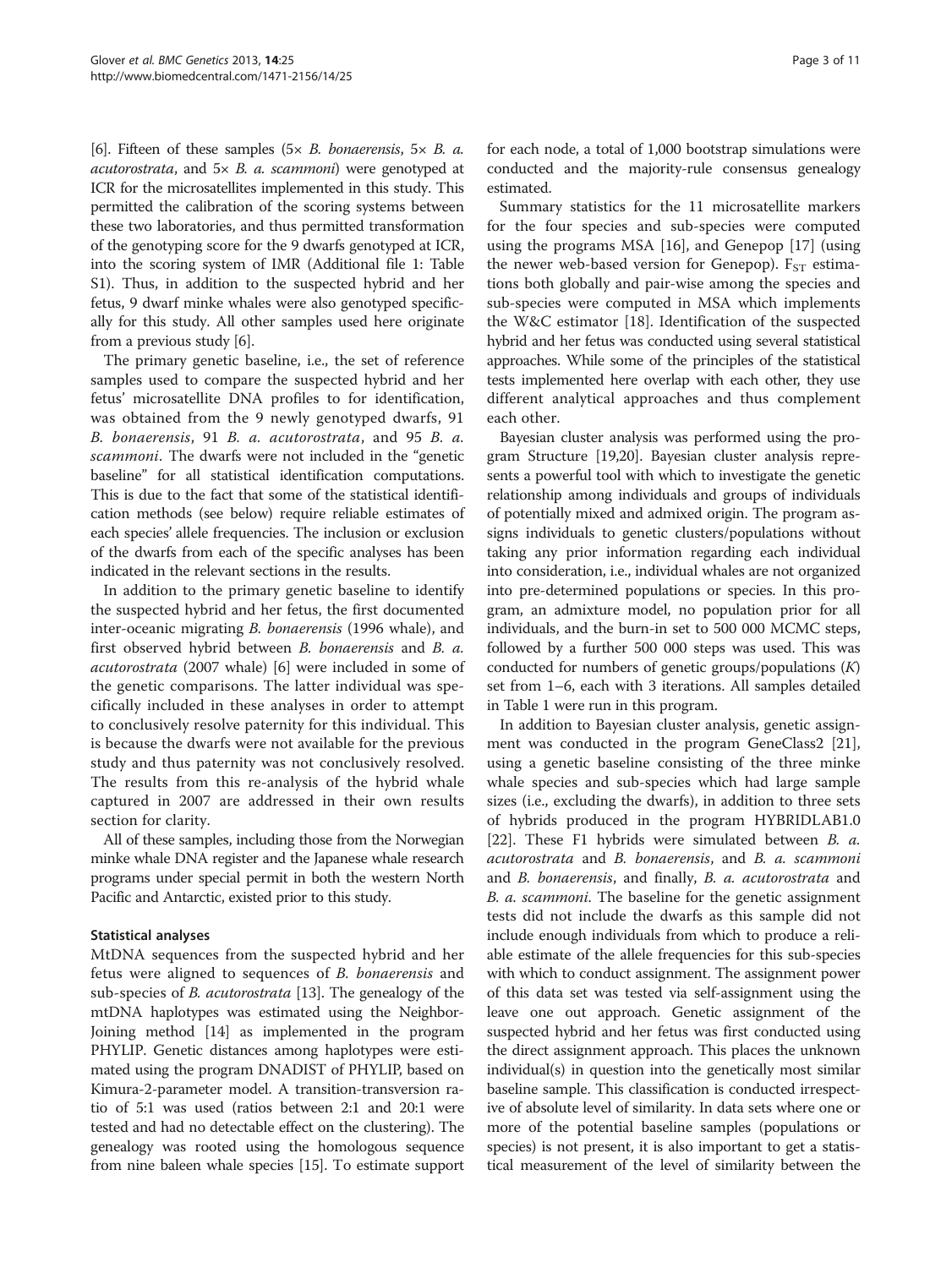<span id="page-3-0"></span>Table 1 List of samples included in the present study

| Sample                                                                                 | N | Genotyped<br>at IMR? | Purpose of<br>sample                                    | Included in<br>previous<br>study [6]? |  |
|----------------------------------------------------------------------------------------|---|----------------------|---------------------------------------------------------|---------------------------------------|--|
| B. bonaerensis                                                                         |   | 91 Yes               | Included in<br>genetic baseline                         | Yes                                   |  |
| B. a. acutorostrata                                                                    |   | 91 Yes               | Included in<br>genetic baseline                         | Yes                                   |  |
| B. a. scammoni                                                                         |   | 95 Yes               | Included in<br>genetic baseline                         | Yes                                   |  |
| B. bonaerensis<br>$\mathcal{P}$<br>migrant, and $B$ .<br>bongerensis x B, a.<br>hybrid |   | Yes                  | Used for some<br>comparisons                            | Yes                                   |  |
| B. a. "dwarfs"<br>(unnamed sub<br>species)                                             | 9 | $No =$<br>calibrated | Included in<br>genetic baseline<br>for some<br>analyses | Nο                                    |  |
| Pregnant suspected<br>hybrid whale and<br>her female fetus                             | 2 | Yes                  | Main samples to<br>be identified                        | Nο                                    |  |

unknown individual(s) and each of the baseline samples. In order to achieve this, the probability of being able to exclude the genotype of the unknown individual(s) from each of the genetic profiles for the baseline samples (in this case species and hybrids) is computed. Exclusion was conducted by Monte-Carlo re-sampling of the baseline with 1000 individuals using the Rannala and Mountain simulation option [\[23\]](#page-10-0) in GeneClass2.

In addition to Bayesian cluster analysis as implemented in the program Structure, and genetic assignment as implemented in the program GeneClass2, the program NEWHYBRIDS v.1.1 [\[24\]](#page-10-0) was used to assist identification of the suspected hybrid mother, her fetus, and the previously identified hybrid whale from 2007. This program is specifically designed to permit identification of species hybrids and back-cross categories between two potential donor species. This analysis was conducted once the potential contributory species and sub-species had been identified using the other statistical approaches described above. The program NEWHYBRIDS permits the posterior probability that each individual belongs to each of the distinct hybrid categories (e.g., F1 and back-cross variants) using the framework of Bayesian model-based clustering. Therefore, this program was specifically used to identify whether the suspected hybrids were F1 or back-crossed between the donor species. The program was run using default parameters.

#### Results

## MtDNA analyses for the suspected hybrid and her fetus

The final data set (pregnant suspected hybrid whale, her female fetus, and minke whales worldwide examined in [[13](#page-10-0)]) included the first 287 nucleotides of the mtDNA control region. The mtDNA sequences of the suspected hybrid mother whale and her fetus have been deposited in Genbank (accession numbers KC692324 and KC692325 respectively).

The Kimura two-parameter distance between the suspected hybrid (or fetus), and the sequences of B. bonaerensis in [\[13](#page-10-0)] was estimated at 0.0715. In the comparison with B. a. scammoni, dwarf and B. a. acutorostrata, these estimates were 0.0224, 0.0202 and 0.0044, respectively. In the neighbour-joining based genealogy, the sequence of the suspected hybrid whale (and fetus) clustered within the B. a. acutorostrata clade (Figure [2](#page-4-0)). This demonstrates that this suspected hybrid has maternal contribution from B. a. acutorostrata.

#### Microsatellite summary statistics for the species and subspecies

With the exception of the 9 dwarfs and the two potential hybrid whales genotyped here (mother and fetus), population genetic summary statistics (i.e., HWE, LD, allelic diversity, Ho, He etc.), and genotyping quality for the minke whale species and sub-species samples used in the present investigation have been previously documented [\[6](#page-10-0)]. Thus, some of the genetic data for these three species and subspecies are not repeated here. Given that the dwarfs were only represented by 9 individuals, the ability to compute reliable summary statistics for this sub-species is limited. Nevertheless, some of these statistics, including pair-wise  $F<sub>ST</sub>$  values among the four species and sub-species have been computed (Table [2\)](#page-5-0). These parameters provide a tentative estimation of the level of genetic similarity between the minke whale species and sub-species.

Pair-wise  $F_{ST}$  estimates revealed that the four species and sub-species were genetically distinct to each other (Table [2\)](#page-5-0). This also includes the dwarfs which have not been previously compared to the other three species and sub-species using this class of markers. That these species and sub-species are genetically distinct using these markers is important in order to be able to provide an unambiguous identification of the suspected hybrid and her fetus. Notably, several of the markers gave very high and in some pair-wise cases diagnostic (i.e., not overlapping allelic distributions) identification capacity among the species and sub-species. For example, the locus *DIrFCB14* gave a pair-wise  $F_{ST}$  of 0.64 between *B. a. acutorostrata* and *B. bonaerensis*, and several other markers gave similar levels of differentiation (Table [2\)](#page-5-0).

## Genotype break-down for the suspected hybrid and her fetus

Comparison of the allelic profiles of the suspected hybrid whale and her fetus against the allelic profiles for the four species and sub-species demonstrated that neither of these individuals were pure (Table [3\)](#page-6-0). One of the markers on its own, DIrFCB14, excluded the possibility of these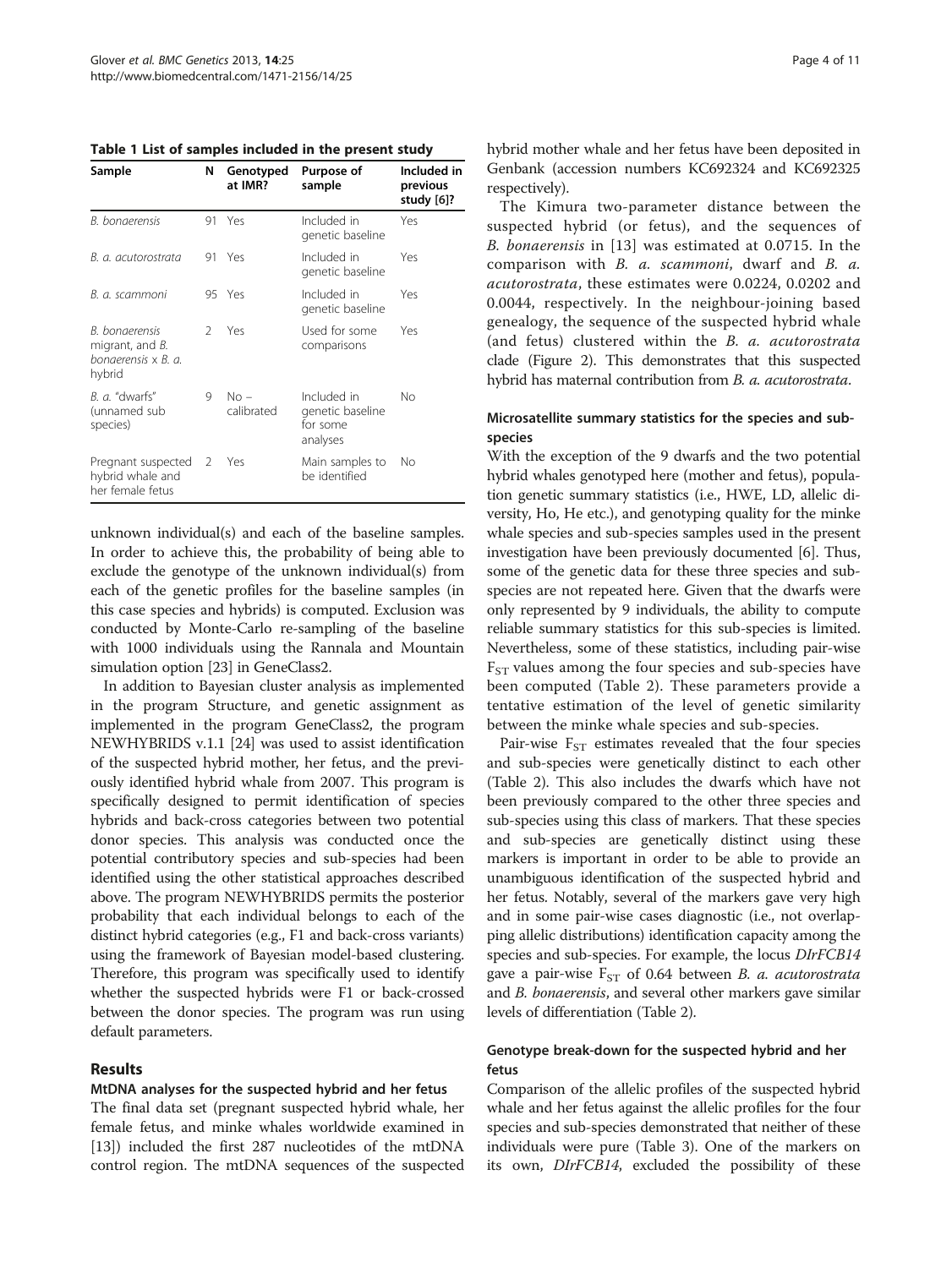<span id="page-4-0"></span>

individuals being pure species. When all possible combinations were examined, the genotypes for the mother and fetus could only be explained by being a hybrid between B. a. acutorostrata and B. bonaerensis. All other combinations of pure species and F1 hybrids were excluded by this manual inspection of the genotypic data. Thus, already based upon the mtDNA haplotype, and dissection of the genotypes for the suspected hybrid and her fetus, these data strongly indicate that she was an inter-species hybrid with maternal contribution from B. a. acutorostrata.

## Statistical identification of paternity for the hybrid and her fetus

Bayesian cluster analysis included all samples from the four species and sub-species. These analyses revealed several trends. First, supporting the results based upon

 $F<sub>ST</sub>$  (Table [2\)](#page-5-0), large genetic differences were revealed among all of the minke whale species and sub-species (including the dwarfs) (Figure [3](#page-7-0)). Increasing the number of genetic clusters beyond 4 did not elucidate relationships among the species further, only revealing increased sub-structure within *B. bonaerensis* (Additional file [2](#page-9-0): Figure S1). This trend probably reflects the fact that minke whales species in general may display some underlying or cryptic population genetic structure which was detected by Structure. Therefore, the results of cluster analysis are presented at  $K = 4$  because it captures the interspecies relationships, and the ability to identify the hybrid and fetus (Figure [3\)](#page-7-0). Second, both the hybrid and her fetus clearly displayed strong admixture between B. a. acutorostrata and B. bonaerensis. This was consistent both between iterative runs (data not presented) and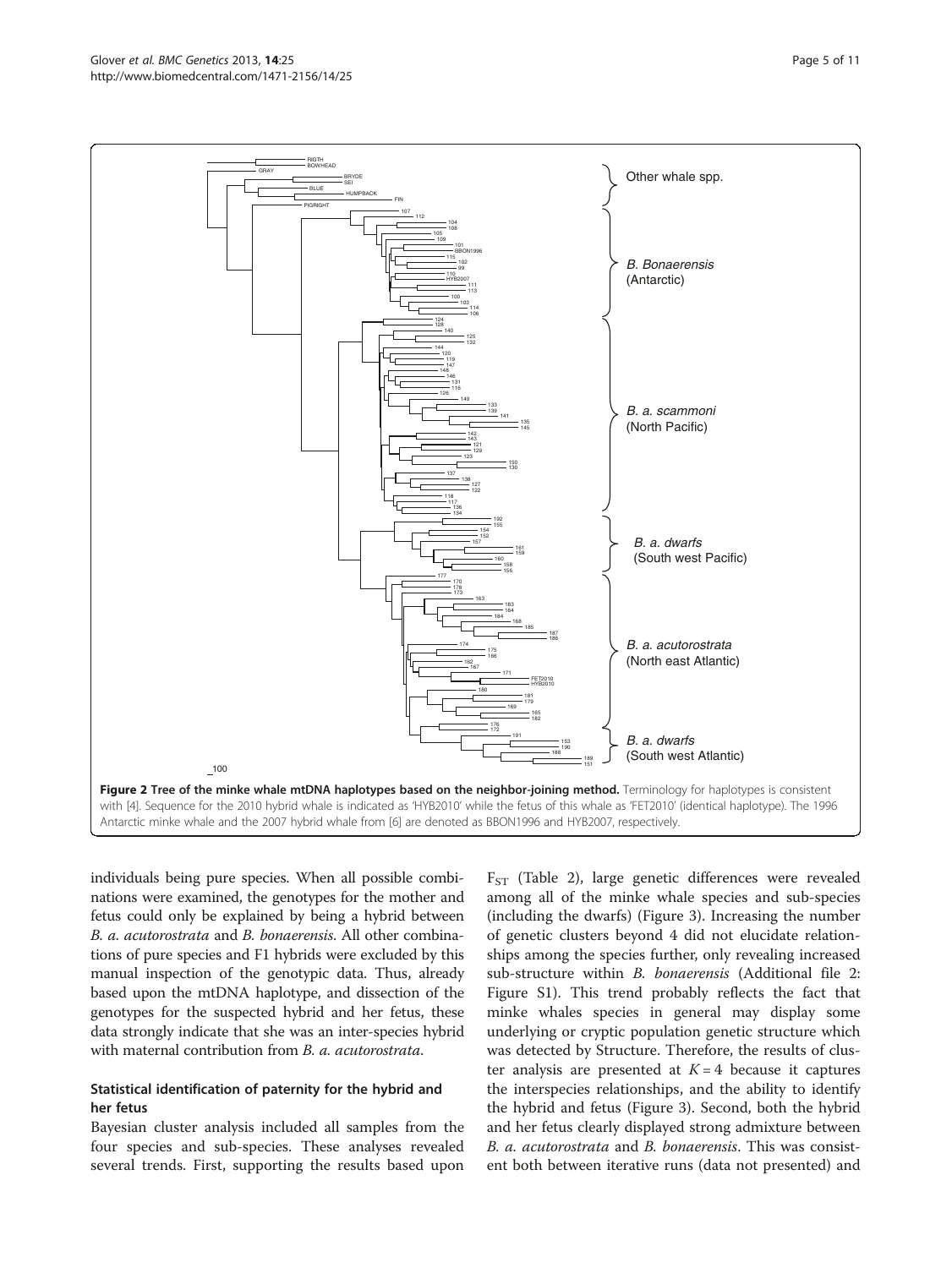| <b>Species</b>         | N   | Locus          |                |          |          |          |          |          |          |          |          |          |          |
|------------------------|-----|----------------|----------------|----------|----------|----------|----------|----------|----------|----------|----------|----------|----------|
|                        |     | 1              | $\overline{2}$ | 3        | 4        | 5        | 6        | 7        | 8        | 9        | 10       | 11       | $A_T$    |
| Allelic variation      |     |                |                |          |          |          |          |          |          |          |          |          |          |
| Atl                    | 91  | $\overline{2}$ | $2*$           | 3        | 12       | 7        | 12       | 9        | 9        | 11       | 12       | 8        | 87       |
| Pac                    | 95  | 5              | 3              | 5        | 19       | $11*$    | 15       | 13       | 9        | 12       | 8        | $13*$    | 113      |
| Ant                    | 91  | $\overline{4}$ | 16             | 17       | 11       | $20***$  | $37***$  | 16       | $18***$  | 39       | 47       | 16       | 241      |
| Dwarf                  | 9   | 3              | 1              | 3        | 8        | 3        | 8        | 3        | 4        | 9        | $7*$     | 5        | 54       |
| Total                  | 286 | 9              | 16             | 20       | 28       | 22       | 39       | 19       | 18       | 47       | 52       | 16       | 286      |
| $FST$ values           |     |                |                |          |          |          |          |          |          |          |          |          |          |
| Atl x Pac              |     | 0.038          | 0.029          | 0.404    | 0.099    | 0.325    | 0.091    | 0.045    | 0.057    | 0.009    | 0.086    | 0.105    | 0.128    |
| Atl x Ant              |     | 0.640          | 0.248          | 0.600    | 0.171    | 0.152    | 0.073    | 0.027    | 0.068    | 0.087    | 0.073    | 0.130    | 0.211    |
| Pac x Ant              |     | 0.608          | 0.176          | 0.430    | 0.151    | 0.137    | 0.050    | 0.023    | 0.046    | 0.062    | 0.129    | 0.019    | 0.171    |
| Dwarf x Pac            |     | $-0.016$       | 0.184          | 0.377    | 0.045    | 0.178    | 0.036    | 0.313    | 0.109    | 0.023    | 0.078    | 0.076    | 0.144    |
| Dwarf x Ant            |     | 0.615          | 0.293          | 0.502    | 0.130    | 0.250    | 0.031    | 0.308    | 0.095    | 0.042    | 0.062    | 0.087    | 0.225    |
| Dwarf x Atl            |     | 0.003          | 0.097          | 0.616    | 0.106    | 0.451    | 0.075    | 0.360    | 0.043    | 0.029    | 0.069    | 0.209    | 0.216    |
| Global F <sub>ST</sub> |     | 0.529          | 0.184          | 0.481    | 0.137    | 0.227    | 0.070    | 0.067    | 0.060    | 0.052    | 0.094    | 0.089    | 0.0175   |
| Global (P value)       |     | < 0.0001       | < 0.0001       | < 0.0001 | < 0.0001 | < 0.0001 | < 0.0001 | < 0.0001 | < 0.0001 | < 0.0001 | < 0.0001 | < 0.0001 | < 0.0001 |

<span id="page-5-0"></span>Table 2 Genetic variation within (Allelic variation) and among ( $F_{ST}$  values) the species and sub-species of minke whales based upon the analysis of 11 microsatellite loci

Locus 1 = DIrFCB14, 2= EV104Mn, 3= EV94Mn, 4= EV001Pm,5= EV037Mn, 6= GT509,7= GT211,8= GT575, 9= GATA028, 10 = GATA417, 11 = GT023. \* = significant from HWE at 0.05, \*\* = significant deviation from HWE at 0.001. Atl = B. a. acutorostrata, Pac = B. a. scammoni, Ant = B. bonaerensis, Dwarf = B. bonaerensis unnamed sub species.  $A_T$  = total number of alleles. Note, Dwarf sample is based upon 9 individuals only, and therefore to be treated with caution.

also at different numbers of genetic clusters (Additional file [2:](#page-9-0) Figure S1). At  $K = 4$ , the hybrids' estimated genotypic admixture proportions were 41% B.a. acutorostrata and 58% B. bonaerensis, whereas her fetus was estimated admixed 68% B. a. acutorostrata and 31% B. bonaerensis (Figure [3](#page-7-0)).

The program NEWHYBRIDS [\[24](#page-10-0)] was used to estimate the posterior probabilities for the mother hybrid whale and her fetus for the categories of pure species, F1 hybrid, or back-cross to either species. The estimated probabilities using the default parameters were 0.94 for a F1 hybrid between *B. a. acutorostrata* and *B. bonaerensis* for the mother, and 0.99 for a back-cross to B. a. acutorostrata for the fetus. Thus, this analysis was consistent with all previous statistics presented above. These analyses strongly suggest that the fetus was sired by B. a. acutorostrata, demonstrating back-crossing into this species.

When using a genetic baseline as described in the materials and methods (i.e., all species and combinations of F1 hybrids without including the dwarfs), self-assignment simulations revealed highly accurate assignment among the species, sub-species and F1 hybrids simulated among them (93% correct self-assignment). This demonstrates powerful ability to conduct genetic assignment of the hybrid and her fetus, and is the result of the large genetic differences observed among these species and sub-species (Table 2) [[6](#page-10-0)]. Assignment of the genetic profiles for the hybrid and her fetus were very similar (Table [4](#page-8-0)), and strongly concur with both results from Bayesian cluster analysis (Figure [3](#page-7-0)) and genotype scrutiny (Table [3\)](#page-6-0). In short, it was possible to exclude the possibility that these two individuals were pure species, and furthermore, demonstrating that both individuals were hybrids between B. a. acutorostrata and B. bonaerensis.

#### Clarification of paternity for the 2007 hybrid

The dwarf samples analysed here were not available for an earlier study which documented the first hybrid between minke whale species [[6\]](#page-10-0). Thus, although mtDNA demonstrated maternal contribution was *B. bonaerensis*, paternity could not be unequivocally resolved for that hybrid. Within that study, examination of the genotype for the 2007 hybrid revealed two abonormalities. First, at the locus GATA028, the shorter allele (207 base pairs) displayed weaker PCR amplification than the longer allele (231 base pairs). This rare phenomenon was consistent between multiple DNA extractions and PCR runs. The second abnormality was that the hybrid displayed a 212 bp allele for the locus GATA417, and that this allele was not observed for any of the three species and subspecies included in that previous study (i.e., it was not observed in the approximately 100 individuals of B. a. acutorostrata, B. a. scammoni nor B. bonaerensis). Inspection of data for *B. a. acutorostrata* in the NMDR [[10\]](#page-10-0) showed that this 212 bp allele for GATA417 was only observed in one other individual in the period 2007–2011, which included approximately 2500 individuals. Thus, this is a very rare allele observed for B. a.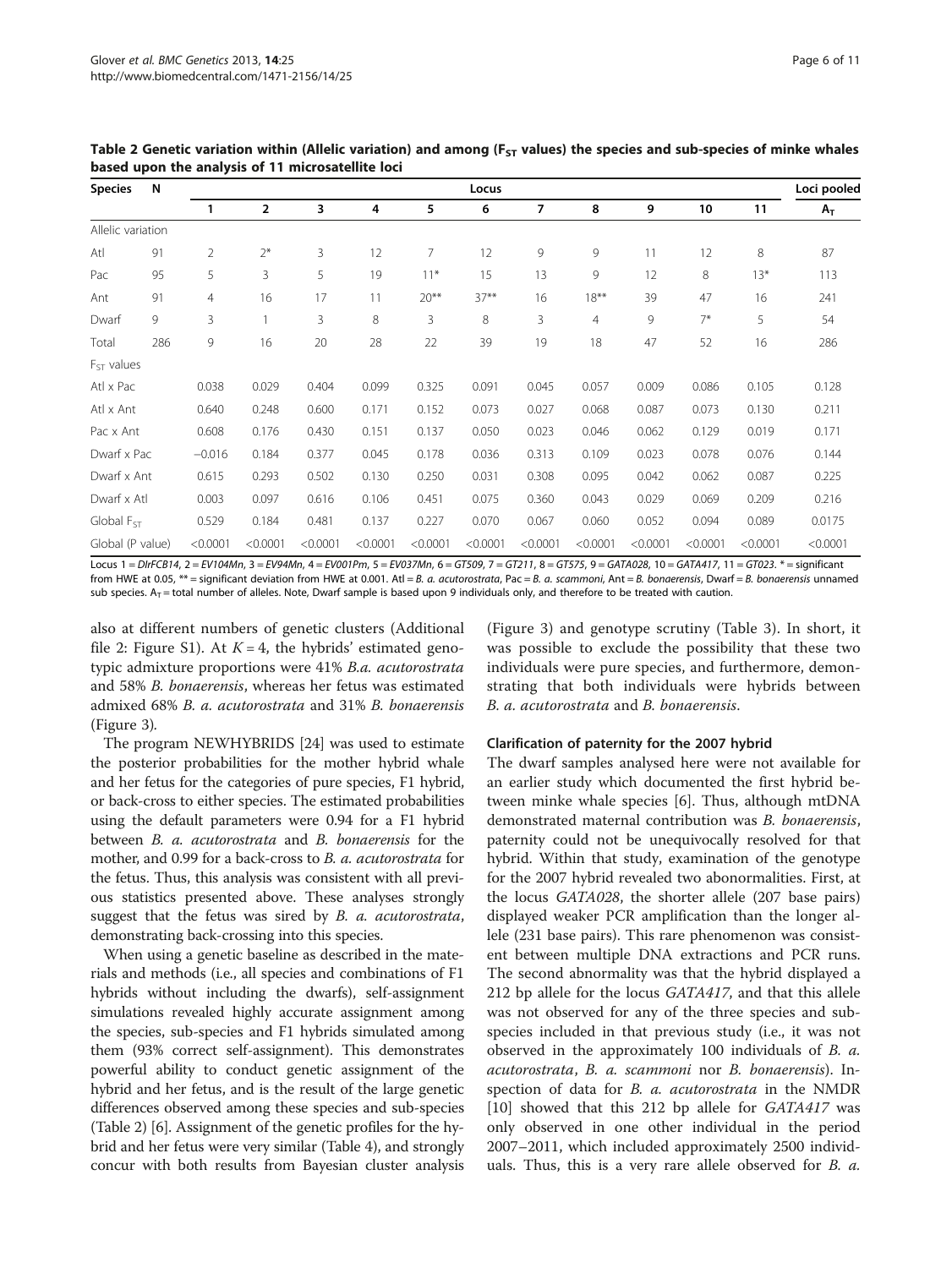| Marker   |          |             | Mother             |             | Fetus       |          |             |             |                   |                    |
|----------|----------|-------------|--------------------|-------------|-------------|----------|-------------|-------------|-------------------|--------------------|
|          | Genotype | B.a.a       | B.a.s              | B.b         | Dwarf       | Genotype | B.a.a       | B.a.s       | $\pmb{B}.\pmb{b}$ | Dwarf              |
| DIrFCB14 | 262      | $\mathsf X$ | $\bar{\mathsf{X}}$ |             | $\mathsf X$ | 258      | $\mathsf X$ | $\mathsf X$ |                   | $\bar{\mathsf{X}}$ |
|          | 266      |             |                    | $\mathsf X$ |             | 266      |             |             | $\mathsf X$       |                    |
| EV104    | 137      |             |                    | $\mathsf X$ |             | 147      | $\mathsf X$ | $\mathsf X$ | $\mathsf X$       | $\mathsf X$        |
|          | 147      | $\mathsf X$ | $\mathsf X$        | $\mathsf X$ | $\mathsf X$ | 147      | $\mathsf X$ | $\mathsf X$ | $\mathsf X$       | $\mathsf X$        |
| EV94     | 195      |             |                    | $\mathsf X$ |             | 195      |             |             | $\mathsf X$       |                    |
|          | 211      | $\mathsf X$ | $\mathsf X$        | $\mathsf X$ |             | 213      | $\mathsf X$ | $\mathsf X$ | $\mathsf X$       | $\mathsf X$        |
| EV001    | 134      |             | $\mathsf X$        | $\mathsf X$ |             | 153      | $\mathsf X$ | $\mathsf X$ |                   |                    |
|          | 153      | $\mathsf X$ | $\mathsf X$        |             |             | 157      | $\mathsf X$ | $\mathsf X$ |                   |                    |
| EV37     | 203      | $\mathsf X$ | $\mathsf X$        | $\mathsf X$ |             | 203      | $\mathsf X$ | $\mathsf X$ | $\mathsf X$       |                    |
|          | 207      | $\mathsf X$ |                    | $\mathsf X$ |             | 207      | $\mathsf X$ |             | $\mathsf X$       |                    |
| GT211    | 102      | $\mathsf X$ | $\mathsf X$        | $\mathsf X$ |             | 102      | $\mathsf X$ | $\mathsf X$ | $\mathsf X$       |                    |
|          | 110      | $\mathsf X$ | $\mathsf X$        | $\mathsf X$ |             | 108      | $\mathsf X$ | $\mathsf X$ | $\mathsf X$       |                    |
| GT509    | 193      | $\mathsf X$ |                    | $\mathsf X$ |             | 193      | $\mathsf X$ |             | $\mathsf X$       |                    |
|          | 205      | $\mathsf X$ | $\mathsf X$        | $\mathsf X$ | $\mathsf X$ | 193      | $\mathsf X$ |             | $\mathsf X$       |                    |
| GT575    | 146      |             |                    | $\mathsf X$ |             | 154      | $\mathsf X$ | $\mathsf X$ | $\mathsf X$       | $\mathsf X$        |
|          | 158      | $\mathsf X$ | $\mathsf X$        | $\mathsf X$ |             | 158      | $\mathsf X$ | $\mathsf X$ | $\mathsf X$       |                    |
| GATA028  | 223      |             | $\mathsf X$        | $\mathsf X$ |             | 223      |             | $\mathsf X$ | $\mathsf X$       |                    |
|          | 223      |             | $\mathsf X$        | $\mathsf X$ |             | 223      |             | $\mathsf X$ | $\mathsf X$       |                    |
| GATA417  | 213      | $\mathsf X$ | $\mathsf X$        | $\mathsf X$ | $\mathsf X$ | 217      | $\mathsf X$ | $\mathsf X$ | $\mathsf X$       | $\mathsf X$        |
|          | 229      |             |                    | $\mathsf X$ |             | 229      |             |             | $\mathsf X$       |                    |
| GTO23    | 105      | $\mathsf X$ | $\mathsf X$        | $\mathsf X$ | $\mathsf X$ | 103      | $\mathsf X$ | $\mathsf X$ | $\mathsf X$       |                    |
|          | 117      |             | $\mathsf X$        | $\mathsf X$ |             | 105      | $\mathsf X$ | $\mathsf X$ | $\mathsf X$       | $\mathsf X$        |

<span id="page-6-0"></span>Table 3 Genotype compatibility for the suspected hybrid whale and her fetus with the allelic profiles for the four potential minke whale species and sub-species

X = allele present in that species or sub-species genetic baseline sample. Hybrid mother and her fetus' genotypes presented as microsatellite allele size as calibrated in the NMDR [[10\]](#page-10-0). B.a.a = B.a. acutorostrata, B.a.s = B. a. scammoni, B.a = B. bonaerensis dwarfs = B. a. unnamed sub-species. Note that the dwarfs were only represented by 9 individuals and therefore the absence of a specific allele in this species cannot be automatically be regarded as definitive evidence of this allele not existing for this sub-species.

acutorostrata. In the present study however, which included microsatellite data for the dwarfs for the first time, this 212 bp allele for GATA417 was observed as a homozygote in one of the 9 dwarf samples genotyped (Additional file [1](#page-9-0): Table S1).

The Structure analyses gave an estimation of admixture components for the 2007 hybrid of 65% B. bonaerensis, 29% B. a. acutorostrata, and 6% dwarfs (Figure [3](#page-7-0)). The 6% clustering to the dwarfs in this program was entirely caused by the 212 bp allele at GATA417 (i.e., when this locus was removed, genome allocation to the dwarfs was 0%). Analyses using the program NEWHYBRIDS, when including samples from *B. a. acutorostrata* and B. bonaerensis, estimated the posterior probability for this whale to be 0.97 back-cross to B. bonaerensis. When samples from dwarfs and *B. bonaerensis* were used in this analysis, the posterior probability was estimated as 0.99 back-cross to B. bonaerensis. However, when this individual whale's genotype was changed from 231 231 at GATA028 (which is the Norwegian database entry despite the fact that a 207 allele was consistently but weakly amplified) to 207 231, the posterior probabilities changed to 0.91 for a F1 hybrid between B. a. acutorostrata and B. bonaerensis, but remained strongly in favor of a back-cross to B. bonaerensis when samples from both dwarfs and B. bonaerensis were used in this analysis (probability 0.98). Thus, while the statistical analyses presented previously [[6](#page-10-0)], and here, demonstrate this whale to be a hybrid between *B. bonaerensis* and *B. acutorostrata*, the sub-species from which the paternal contribution arises, and, whether this hybrid is a F1 or a back-cross remains unresolved.

#### **Discussion**

While the level of speciation and degree of genetic exchange among minke whale species is not fully understood, based upon the analysis of mtDNA, it has been estimated that minke whales may have separated into two main species approximately 5 million years ago, and further into allopatric sub-species approximately 1.5 million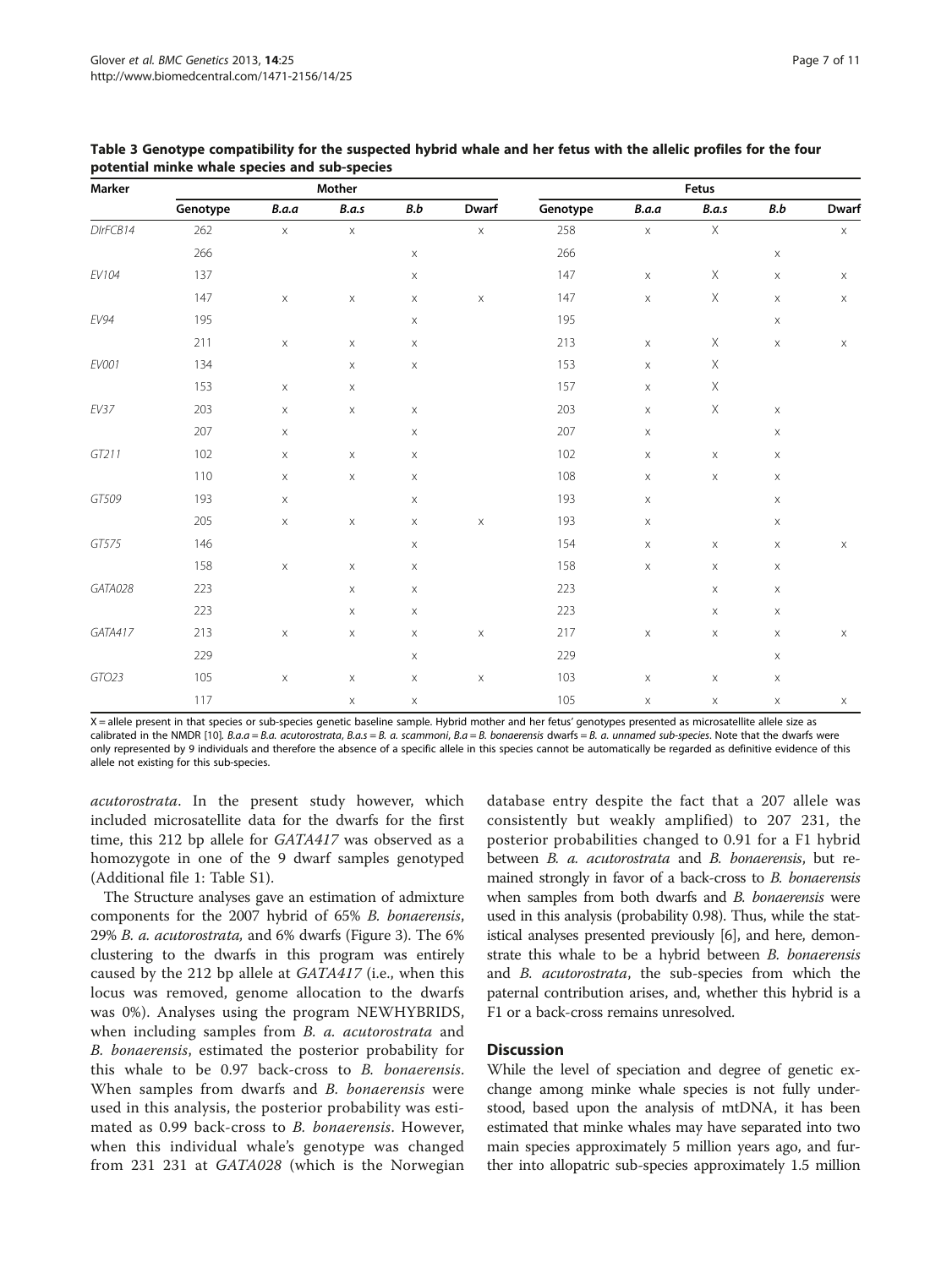<span id="page-7-0"></span>

years ago [[4\]](#page-10-0). The analyses presented here, include for the first time, analysis of all four species and sub-species using microsatellite markers. While these data are limited by the low number of dwarfs, all four species and sub-species were demonstrated to be genetically distinct with this class of markers, supporting previous analyses using mtDNA [[3,4](#page-10-0)]. The data set was thereafter used to identify a whale captured in the North east Atlantic in 2010, that was demonstrated to be a hybrid between B. bonaerensis and B. acutostrata. This hybrid's paternity was demonstrated to be *B. a. acutorostrata*, and significantly, she was pregnant.

Therefore, these data demonstrate the potential fertility of hybrids between minke whales, and the potential for backcrossing among these species.

#### Identification of the hybrids

In the first observation of hybridisation between minke whale species [\[6](#page-10-0)], paternal contribution to the hybrid captured north of the Arctic circle in 2007 was not conclusively resolved. That specific hybrid's mother was demonstrated to be B. bonaerensis based upon her mtDNA profile, and the paternal contribution most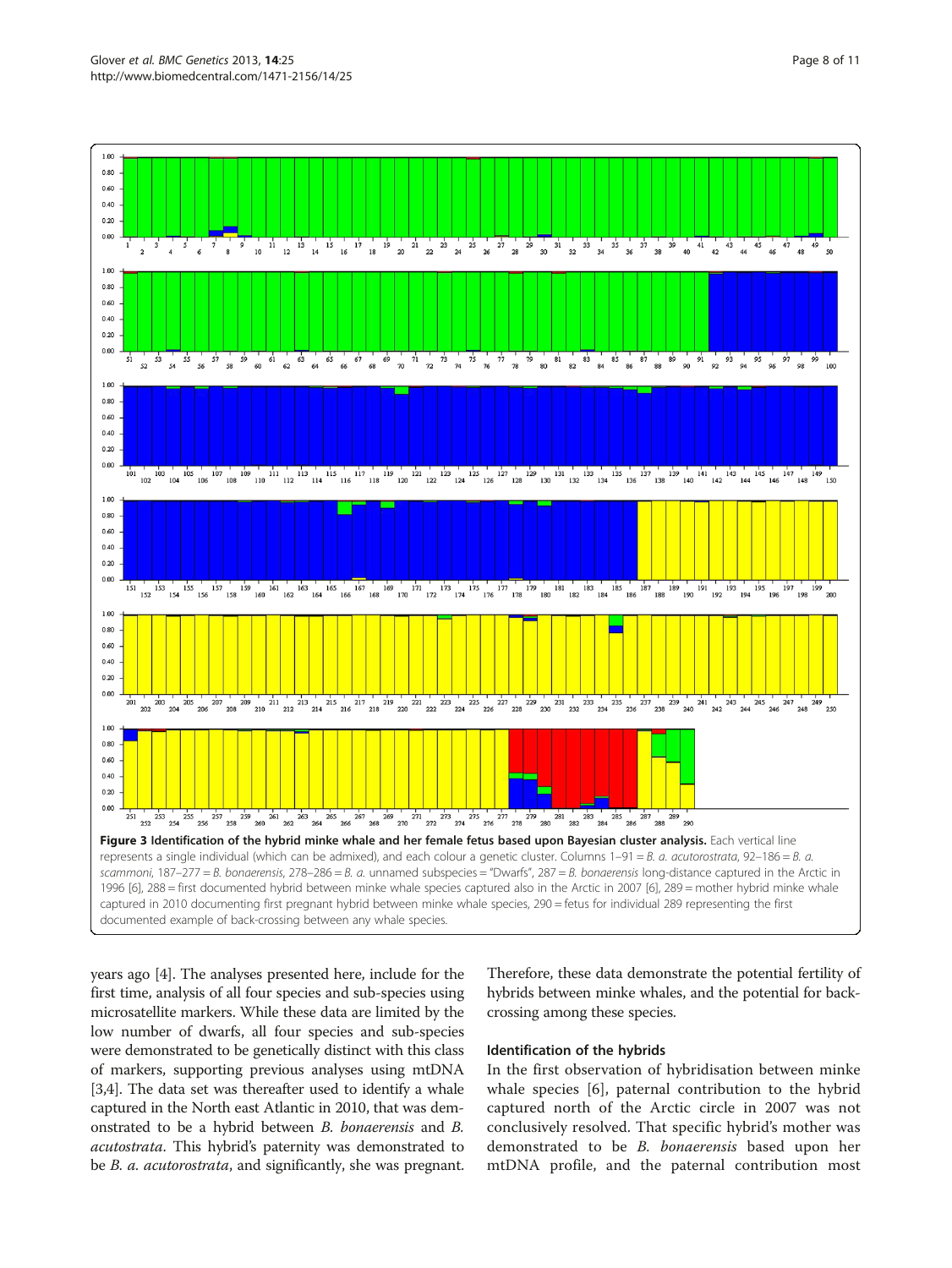| Individual | Loci |         | Probability of false exclusion from baseline sample |         | <b>Direct</b>    |                  |                  |                     |
|------------|------|---------|-----------------------------------------------------|---------|------------------|------------------|------------------|---------------------|
|            |      | Atl     | Pac                                                 | Ant     | Atl $\times$ Ant | Pac $\times$ Ant | Atl $\times$ Pac | assignment          |
| Mother     |      | < 0.001 | < 0.001                                             | < 0.001 | 0.48             | 0.088            | < 0.001          | Atl X Ant >99%      |
|            | 8    | < 0.001 | < 0.001                                             | < 0.001 | 0.47             | 0.13             | < 0.001          | Atl $X$ Ant $>99\%$ |
| Fetus      |      | < 0.001 | < 0.001                                             | < 0.001 | 0.93             | 0.003            | < 0.001          | Atl $X$ Ant = 100%  |
|            | 8    | < 0.001 | < 0.001                                             | < 0.001 | 0.83             | < 0.001          | < 0.001          | Atl $X$ Ant $>99\%$ |

<span id="page-8-0"></span>Table 4 Identification of the hybrid whale and her fetus captured in the Northeast Atlantic in 2010

Exclusion (probability) and direct assignment (closest match) presented as implemented in Geneclass v. 2.0.

Atl = B. a. acutorostrata, Pac = B. a. scammoni, Ant = B. bonaerensis, Atl x Ant and Pac x Ant = simulated F1 hybrids.

likely to be *B. a. acutorostrata*. The dwarfs were not available for that study, and as such it was not possible to unequivocally resolve paternity. The extra analyses for this individual presented here have shed more light on the identification of that 2007 hybrid. However, even after the inclusion of genetic data from dwarfs, it is still not possible to conclusively resolve paternity for this hybrid. In part, this challenge is due to the low number of dwarf samples available for analysis, in addition to the low number of diagnostic markers.

In the present study, a second hybrid, captured in the Arctic in 2010, was genetically identified. What is significant about this second hybrid is that she was pregnant, documenting that hybrids between these two species can be fertile, and potentially produce offspring. All analyses presented here were consistent and strongly indicated that she was sired by B. a. acutorostrata, and analysis of her female fetus strongly suggested that she in turn paired with a second B. a. acutorostrata, effectively demonstrating back-crossing between hybrids and this species. These data represent only the second documented example of fertility among interspecific Balaenopteridae whale hybrids in the wild. Furthermore, this result is of broad significance due to the fact that interspecific hybrids between mammals are more frequently infertile than in other vertebrates, a phenomena which is linked to the fact that hybrid inviability evolves faster in mammals than in other vertebrates for example birds [[25,26\]](#page-10-0).

#### Mechanisms behind the hybridizations and implications

The first observed B. bonaerensis individual north of the Arctic circle was a male in 1996 [\[6\]](#page-10-0). Approximately a decade later (2007), the first documented hybrid between B. acutorostrata and B. bonaerensis was reported [[6\]](#page-10-0). This female whale displayed maternal contribution from B. bonaerensis, but as described above, the paternal contribution could not be unequivocally resolved between B. a. acutorostrata and dwarfs. These observations nevertheless demonstrate that at least two whales with B. bonarensis mtDNA haplotypes have also migrated into the northern hemisphere which is beyond their previously documented geographic ranges. The latest documented hybrid, a pregnant female captured in 2010,

displayed paternal contribution from B. bonaerensis which means that its mother was B. a. acutorostrata. Thus, it appears that hybridisation between these two species is occurring with both maternal and paternal contribution from B. bonaerensis.

Inter-oceanic migrations are rarely documented in whales, and have only been documented for the humpback (Megaptera novaeangliae) [\[27\]](#page-10-0) and Antarctic minke whales [[6\]](#page-10-0). As discussed previously [[6](#page-10-0)], it is not possible to resolve whether the observed migrations of B. bonaerensis to the Arctic, and hybridisation between this and B. a. acutorostrata are rare random events that have occurred over a longer period of time, the result of a low number of B. bonaerensis migrating from the Antarctic to the Arctic in the 1990's, or alternatively, represent a trend that is increasing in frequency. The NMDR for B. a. acutorostrata only goes back as far as 1996 [\[10\]](#page-10-0), and as such it is not possible to exclude any of these possibilities. Furthermore, while hybrids between minke whale species have not been observed among the >6000 minke whales contained in the Japanese DNA register for minke whales captured in the Antarctic (N. Kanda pers. obs.), it is only based upon 6 microsatellites, and only one of which is partially diagnostic between these species. Therefore, the potential presence of minke whale hybrids in the southern hemisphere cannot be excluded at the present. A long-term monitoring of both the Japanese DNA register and the NMDR will be required in order to elucidate this situation.

Interspecific hybridisation in the wild has been documented in a range of ecosystems and taxa, also in mammals. While this may occur naturally, the frequency of interspecific hybridization appears to be increasing in general as a result of anthropogenic influence [[28,29](#page-10-0)]. This can in turn challenge existence of species [\[28,30](#page-10-0)] and cause a range of complicated management challenges [\[31](#page-10-0)]. Documentation of fertility among interspecific mammalian hybrids in the wild are relatively rare, and specifically for Balaenopteridae whales, have only been previously reported for hybrids between fin and blue whales [[8,9\]](#page-10-0). Of the hybrids detected between fin and blue whales, it appears that not all are fertile [\[9](#page-10-0)]. Whether or not the pregnant hybrid minke whale observed in the present study represents the normal result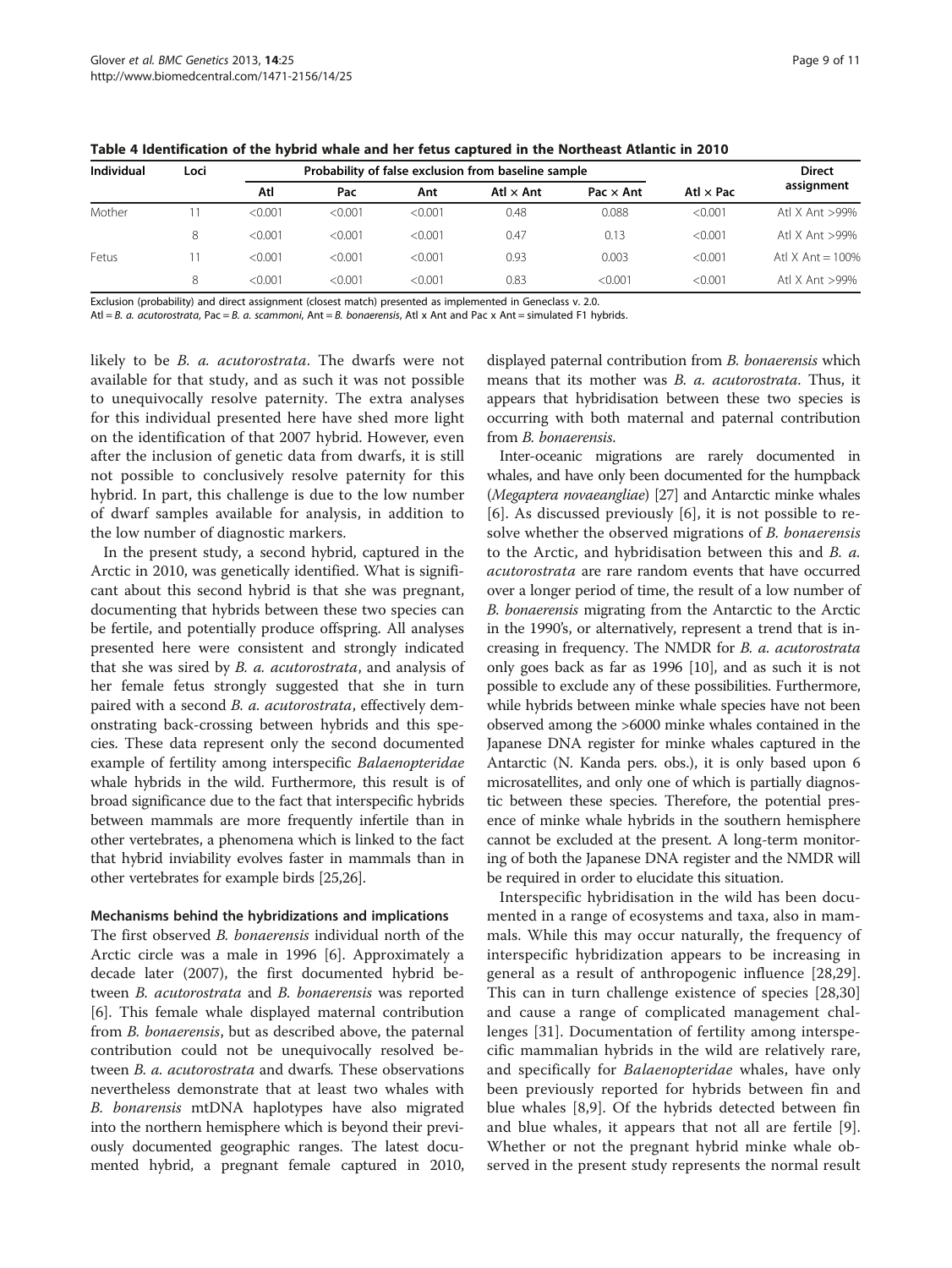<span id="page-9-0"></span>of hybridization between these two species or not, and in turn, whether her fetus would have been born alive, and been reproductively viable herself, remains to be seen.

The analyses presented here demonstrate the potential for reproductive compatibility between B. acutorostrata and B. bonaerensis. Nevertheless, unless the frequency of reproductive contact increases significantly in the future, it is unlikely that the boundary between these two species will be challenged. Reproductive incompatibility of hybrids represents a significant process by which hybrid zones between two species do not lead to break down of the pure species [e.g., [32](#page-10-0)]. However, there are also other biological mechanisms which limit the degree to which two genetically compatible species overlapping in time and space hybridise. For example, the three species of fur seals inhabiting Macquarie island south of Australia and New Zealand have displayed significant hybridisation and can back-cross [\[33\]](#page-10-0). Nevertheless, the frequency of interspecific hybridsation on this Island appears to have decreased in recent years, and behavioral mechanisms [[34](#page-10-0)], as well as partially impaired reproductive characteristics for hybrid males [\[32\]](#page-10-0) has limited the hybridisation between these species.

#### Further work

The ability to detect hybrids with molecular genetics tools is heavily dependent upon the species/populations displaying clear genetic differences to each other in a range of genetic markers [e.g., [35\]](#page-10-0). Once hybrids start to reproduce and back-cross, the ability to differentiate among F2, F3 and back-crossed individuals becomes increasingly challenging [\[33\]](#page-10-0). Greater numbers of speciesinformative nuclear loci (i.e., 50+) are required to provide statistical resolution if individuals are to be accurately divided into F2, F3 and multiply back-crossed variants [[36,37](#page-10-0)]. The NMDR contains genetic profiles for >8000 minke whales captured in the Northeast Atlantic in the period 1996-present [[10](#page-10-0)]. While the microsatellite markers implemented in the present study provide powerful ability to almost diagnostically resolve F1 hybrids between all of the minke whale species and sub-species, it is not possible to exclude the possibility that other back-crossed or multiply back-crossed individuals exist within the NMDR. Nevertheless, mtDNA is maternally inherited and does not display recombination. Thus, the fact that only two individuals within the NMDR have displayed mtDNA sequences deviating from *B. a. acutorostrata* may suggest that at least back-crossed whales with maternal B. bonaerensis contribution are very rare in the North east Atlantic. Nevertheless, elucidating the frequency of potential back-crossing between these two species where the mother is *B. a. acutorostrata* and father is *B. bonaerensis* will be important in order to elucidate what evolutionary

mechanisms are involved in these recent observations. In order to fully elucidate the level of genetic contact between minke whale species and sub-species, the development of large resources of species informative single nucleotide polymorphisms distributed throughout the genome will be required.

#### Conclusion

This study clearly demonstrates, for the first time, that hybrids between minke whale species may be fertile, and that they can back-cross. Whether contact between these species represents a contemporary event linked with documented recent changes in the Antarctic ecosystem, or has occurred at a low frequency over many years, remains open.

#### Additional files

[Additional file 1: Table S1.](http://www.biomedcentral.com/content/supplementary/1471-2156-14-25-S1.xls) Calibration of the microsatellite DNA data between the 9 "dwarfs" and the rest of the samples analysed in the present study.

[Additional file 2: Figure S1.](http://www.biomedcentral.com/content/supplementary/1471-2156-14-25-S2.doc) Bayesian clustering analysis computed for the entire data set when the number of genetic clusters is set at 2 (top figure) through to 6 (bottom figure).

#### Authors' contributions

KAG conceived the study, performed data quality checks, conducted statistical analysis with the microsatellite data, and wrote the first draft of the manuscript. NK genotyped the "dwarfs" and calibrated their microsatellite scores between the two DNA registers. TH provided biological information about the mother and her fetus. LAP conducted statistical analysis with mtDNA data and produced Figure [2](#page-4-0). NØ conceived the biological hypotheses underlying these results. BBS and AGES conducted all microsatellite genotyping, mtDNA sequencing, and preliminary data quality checks. HJS assisted in biological and statistical interpretation, and ran the program NEWHYBRIDS. All authors contributed to the overall design of the study, interpretation and presentation of the results, and approved the final manuscript. KAG and TH are jointly responsible for sample storage and genotyping samples in the Norwegian minke whale DNA register which is owned by the Norwegian Directorate of Fisheries. All authors read and approved the final manuscript.

#### Acknowledgements

We would like to acknowledge the assistance of Lotta Lindblom from the Institute of Marine Research in Tromsø for organizing tissue samples within the NMDR. We would also like to acknowledge Eric Anderson from NOAA, for assistance in running the program NEWHYBRIDS, Maria Quintela from IMR for commenting on the statistical analyses, and Mutsuo Goto from ICR for his assistance in the mtDNA analyses. We also acknowledge the assistance of two anonymous referees and constructive criticism from Robin Waples. We thank the Norwegian crew of commercial whaling operations and the Japanese researchers of the Japanese whale research programs for their effort in sampling minke whales collected prior to this study. This study was financed by the Norwegian Ministry of Fisheries and Coastal affairs, although they had no participation in the design of the study nor interpretation of the results.

#### Author details

<sup>1</sup>Institute of Marine Research, PO box 1870, Nordnes N-5817, Bergen, Norway <sup>2</sup>Institute of Cetacean Research, Toyomi-cho 4-5, Chuo-ku, Tokyo 104-0055, Japan. <sup>3</sup>Institute of Marine Research, PO box 6404, Tromsø N-9294, Norway.<br><sup>4</sup>Dopartment of Mathematics, University of Bergen, Bergen, N.5008, Norway. Department of Mathematics, University of Bergen, Bergen, N-5008, Norway.